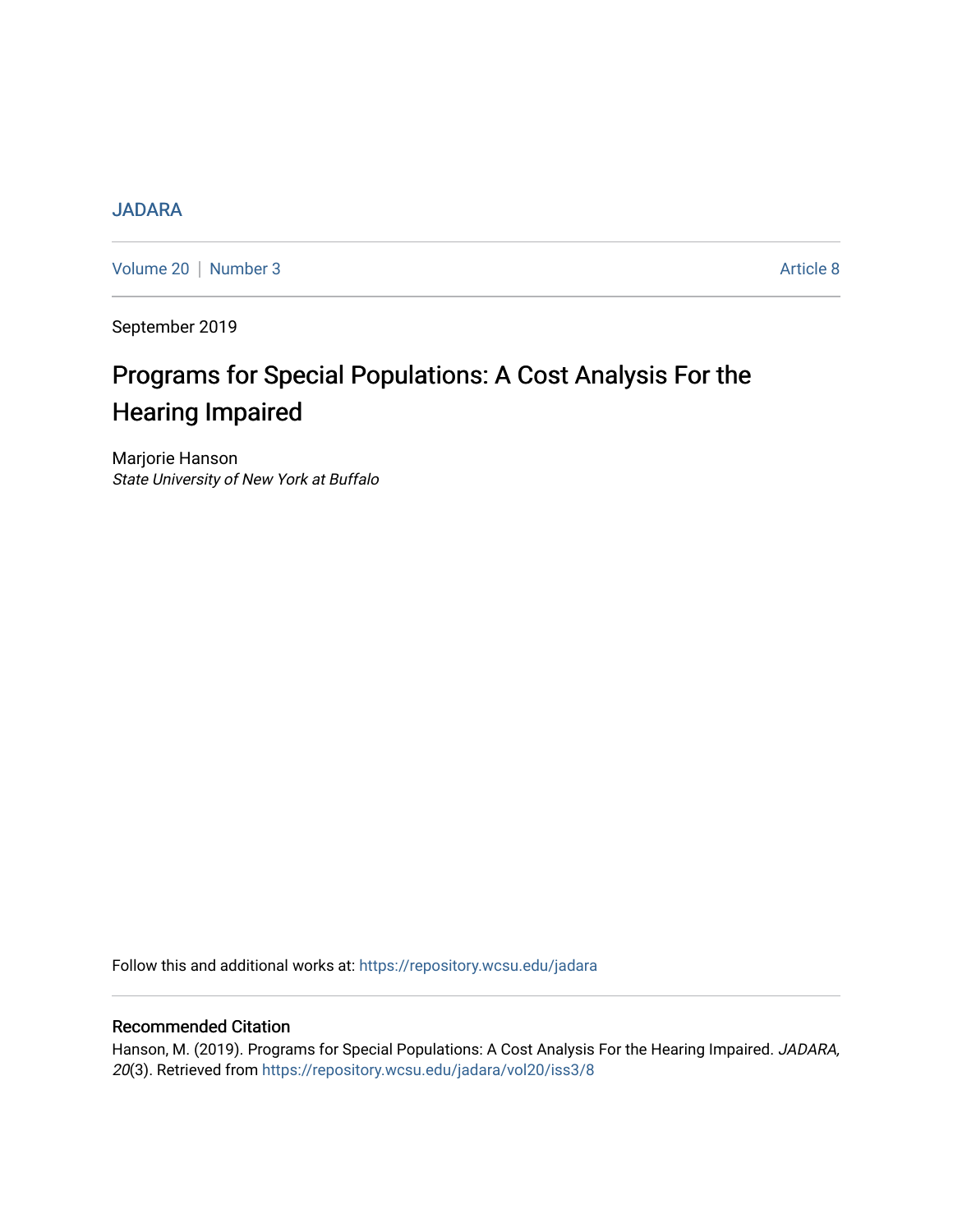#### Marjorie Hanson State University of New York at Buffalo **468 Christopher Baldy Hall** Buffalo, NY 14260

The goal of integrating special populations into occupational/vocational programs is one which postsecondary institutions are encour aged to support. However, one of the first les sons that administrators learn is that more is required than simple removal of physical and/or bureaucratic barriers to special populations. By the very fact of their historical exclusion from the educational mainstream, uniquely designed programs are often needed in order for those populations to experience success. Thus an early consideration for administrators should be a realistic assessment of what specific programs might need to be added. Ideally, this should take place before an institution decides to as sume responsibility for including a special population in its community. In reality, aware ness of further needs frequently does not emerge until students are already attending classes. Community colleges have been particu larly alert to their responsibilty to serve all members of their communities in recent years and as a result have had to learn some challeng ing lessons in regard to services for special groups.

The hearing impaired population is one spec ial group for which ample (though perhaps not well-publicized) information exists on program needs at the postsecondary level. Materials dis tributed by Gallaudet College's Division of Public Services outline services which should be provided if the needs of hearing impaired people are to be met in postsecondary voca tional, technical, and liberal arts programs {The Deaf Student, 1979). Frequently, however, even with available information, the realities of providing those services can turn out to be more than was expected.

The purpose of this paper is to present the experiences of a single institution in implement ing programs for the hearing impaired students in such a way as to minimize unexpected costs and to maximize fit with student needs. A brief

Vol. 20 No. 3 January 1987

sketch of the setting is followed by a detailed description of programs for regular, develop mental, and continuing education students who are hearing impaired. Then, an analysis and comparison of the leading cost of each program is carried out. This is followed by a discussion of implications for institutions wishing to pro vide similar programs in occupational/voca tional education for special populations.

#### THE SETTING

Catonsville Community College (CCC), situated in a suburb of Baltimore, Maryland, has accepted the challenge of service to special populations. In 1978, the college received a grant to begin implementing programs for the hearing impaired community. They launched an ambitious schedule of continuing education courses designed specifically for the adult deaf population and made it widely known that inter preters would be provided for deaf students wishing to enroll in regular course offerings. Almost immediately, program planning stum bled upon the two problems which continue to plague this and other programs for hearing im paired populations.

First, the magnitude of the communication problem was realized. How does a college com municate its willingness to serve the deaf com munity in a way that the information will be noticed and accepted. An urban deaf commu nity is often a small, tightly-knit social group almost sufficient unto itself. The dissemination of information into that community has to be very focused and personal - not widespread and impersonal as with the typical publicity effort.

In order to convince members of the hearing impaired community that the college was in terested in them, personal contacts were culti vated and maintained so that program offerings could be announced at meetings, posted on bul letin boards, and printed in publications by and for the deaf community. CCC also used the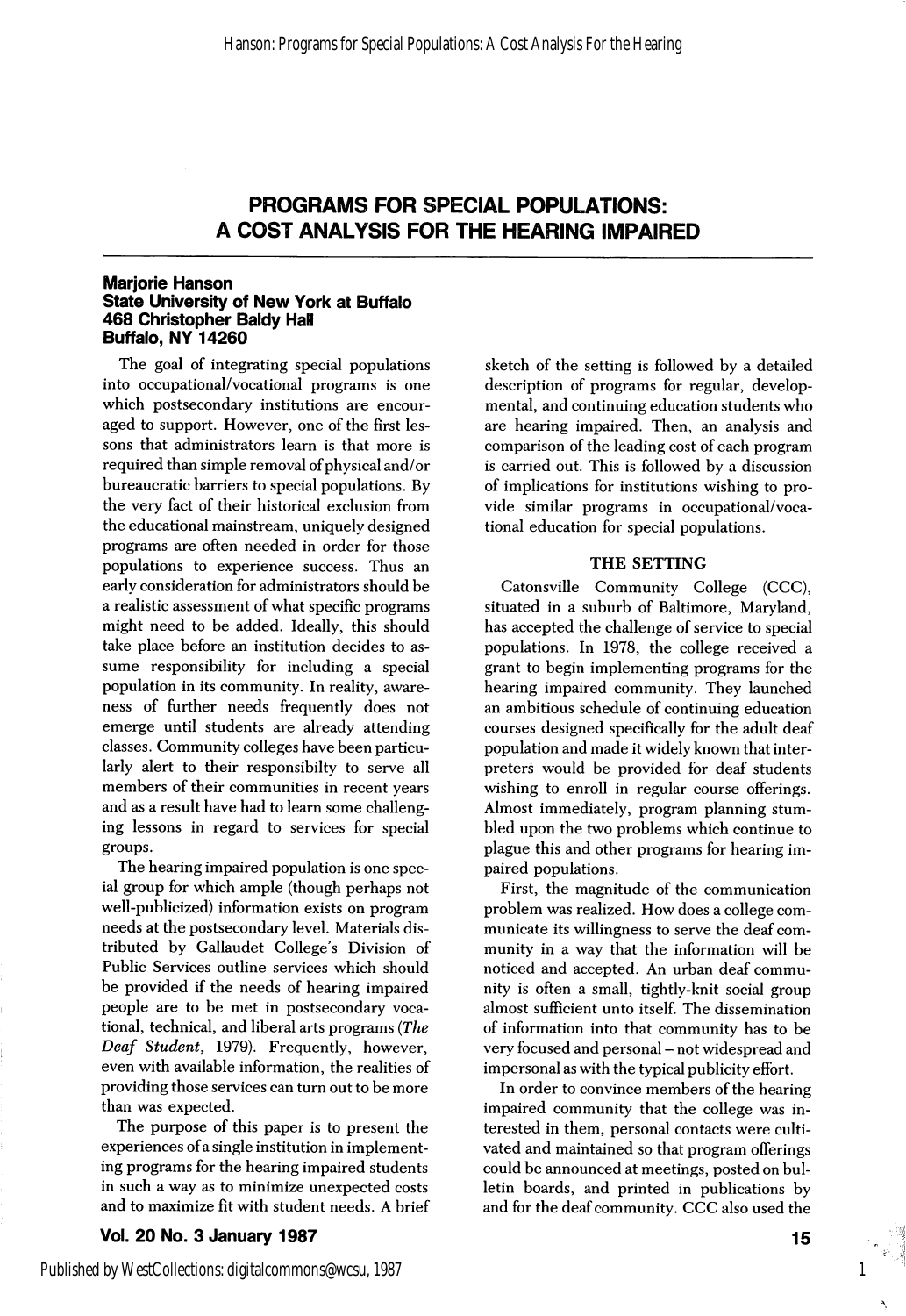expertise of hearing impaired persons in the planning and execution of the curriculum through the services of an advisory board.

A second problem, one unique to serving the hearing impaired community, was availability of qualified interpreters. Even if a college is serving only a few deaf students, their interests tend to vary almost as much as those of hearing students. As a result, since the college's schedule was not designed around the enroll ment patterns of hearing impaired students, more than one or two interpreters are necessary to cover classes in various subjects which are scheduled at the same time. This creates in tense demands at some times and a dearth of need at others. Qualified interpreters, how ever, need steady work and cannot rely on such sparse schedules. Furthermore, interpreters who are competent in basic interpreting skills are in short supply. When a knowledge of the technical language of many community college courses and the ability to handle the give and take of a classroom situation is added to the basic competencies required of interpreters, the pool of qualified persons becomes still smaller.

CCC attempted to handle the lack-of-interpreters problem (and socialization problems of deaf students) by offering courses to hearing students on the simultaneous method of com munication (a communication method which mixes certain elements of American Sign Lan guage with the exact signing of standard En glish). The college also moved toward the de velopment of a registered interpreter-training program. These steps caused the campus as a whole to become more sensitized to deaf stu dents and some students went on to become professional interpreters. However, the col lege's services to the deaf population were di luted by the peripheral task of training the hear ing community and the well-trained and highly skilled interpreters could often find more lucra tive positions outside of the community college.

While the problems of communication and interpreters persist at CCC, they are being mitigated as program directors continue to ad. dress these issues. Personal contacts in the deaf community have grown with the age of the pro gram and interpreters have realized that the program is permanent and that it can become a reliable source of assignments. Ultimately, perhaps, a few full-time interpreters can be hired as scheduling adapts to the need for con-

#### THE PROGRAMS

As programs for hearing impaired popula tions at community and junior colleges mature, some distinctions in the needs of the population begin to emerge. At CCC, services have evolved to serve three fairly distinct groups of hearing impaired individuals. The three groups include developmental students, regular students, and continuing education students. (See Table 1.) While it is probably true that all students at community colleges fall into these categories, it is helpful to examine the services provided to deaf students in this framework since those services can vary greatly from group to group.

Developmental students are those who need improvement in their verbal or quantitative skills before proceeding into a regular program. Like non-handicapped students who fall into this category, hearing impaired students also tend to be undecided as to what course of study to pursue. Hearing impaired students may also be in need of certain social skills such as inde pendent living or the ability to relate freely with others. This group of deaf students cur rently receives the greatest amount of institu tional support at CCC.

| <b>TABLE 1</b>                       |
|--------------------------------------|
| <b>Hearing-Impaired Students At</b>  |
| <b>Catonsville Community College</b> |

| (Adacemic Year 1980-1981)                   |                         |         |  |  |  |
|---------------------------------------------|-------------------------|---------|--|--|--|
| Group                                       | Frequency               | Percent |  |  |  |
|                                             | <b>ACADEMIC PROGRAM</b> |         |  |  |  |
| Developmental                               | 11                      | 45.8    |  |  |  |
| Regular                                     | 4                       | 16.7    |  |  |  |
| Developmental and<br>regular                | 4                       | 16.7    |  |  |  |
| Dropped out                                 | 5                       | 20.8    |  |  |  |
|                                             | CONTINUING EDUCATION    |         |  |  |  |
| Language enrichment<br>(Summer 1980)        | 12                      |         |  |  |  |
| For Hearing Impaired<br>Women (Spring 1981) | Insufficient            |         |  |  |  |
| Language enrichment<br>(Summer 1981)        | Insufficient            |         |  |  |  |
| Math enrichment<br>(Summer 1981)            | Insufficient            |         |  |  |  |

Regular students are the certificate- or degreeseeking students who are in vocational or liberal arts programs and are proceeding through a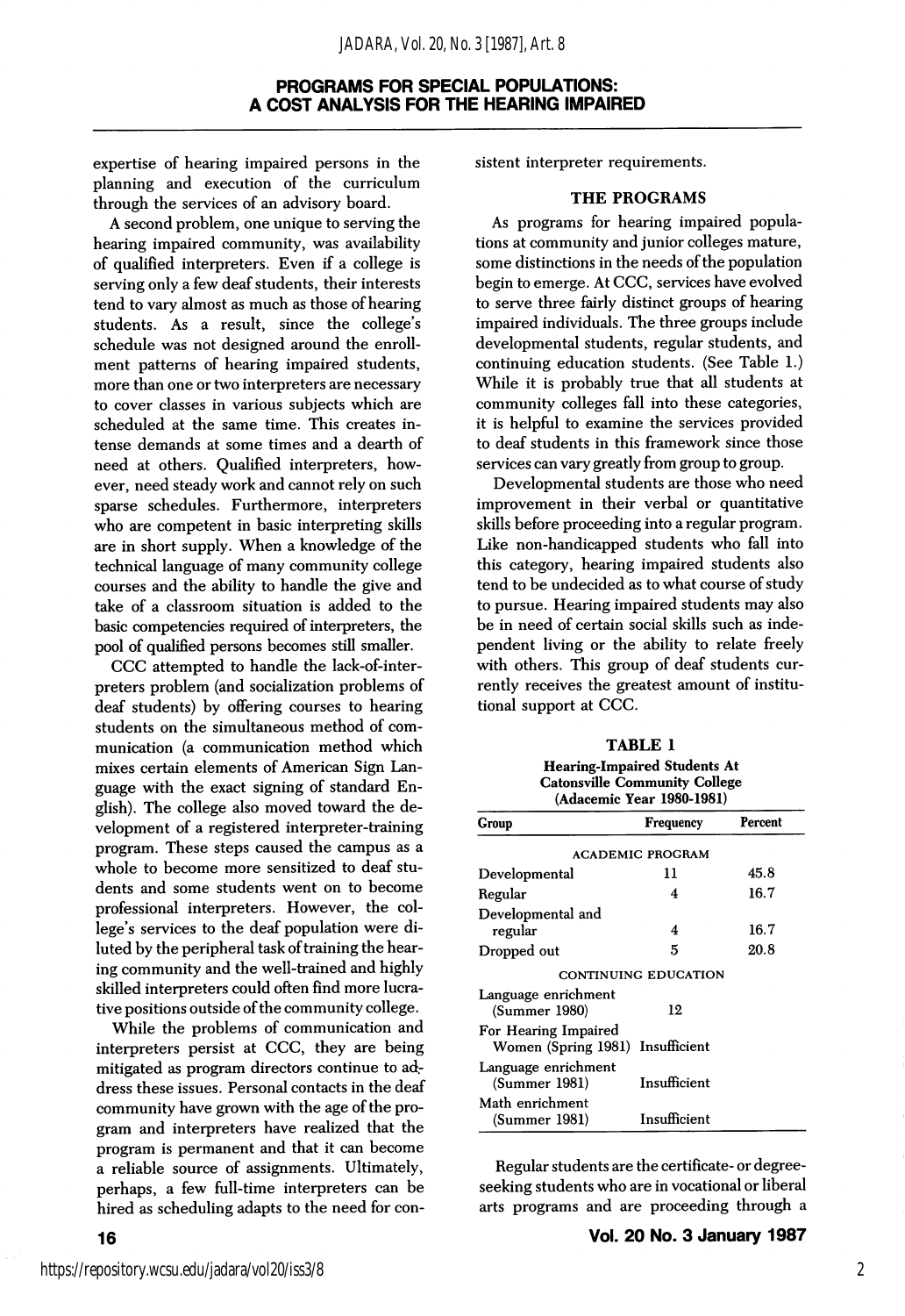given curriculum more or less independently. They tend to be older, self-directed, and appear to receive less services. They are in the minority among the hearing-impaired students, although they are probably the students (together with continuing education students) whom the col lege originally intended to serve.

Continuing education students are attracted to the college by non-credit courses which meet their interests or needs. At CCC this group was a major target of early efforts to serve the hear ing impaired. While CCC has continued to pro vide services which will meet the needs of this group, these efforts have not resulted in a con sistent or heavily patronized program.

While the three divisions may seem to be convenient labels for describing existing ser vices and accomplishments, it is important to note that they are not exclusive groups. Some students enrolled in developmental courses are also pursuing regular programs and, as a result, can be identified with both the developmental and the regular groups. Also, while the develop mental and continuing education groups are served for their own unique purposes, they may in turn be potential applicants for the regular program, i.e., it is hoped that at least some students from each of these groups will move into the regular program. Services which are currently being provided to each group are out lined in Table 2 and are discussed below.

### DEVELOPMENTAL STUDENTS

Developmental students clearly receive the widest range of services. They are enrolled in

sections of not-for-credit reading, English, and mathematics classes which are provided pri marily for their remedial needs, although a few hearing students who have similar skill levels also attend. Deaf students tend to enroll in these classes three or four times before passing, whereas hearing students at this skill level tend to complete the courses on their second try.

In addition to classroom experiences, tutors are provided in the learning laboratory to work one-on-one with hearing impaired students. Three tutors are available an average of forty hours a week, including two evenings. The English instructor also spends about four hours a week in the lab. Interpreters are provided in all developmental classes except English, as CCC is fortunate to have an English instructor fluent in sign communication.

In addition to these academic services, coun seling and administrative support are provided. These latter services are shared with the hear ing-impaired students enrolled in regular com munity college classes.

#### REGULAR STUDENTS

While special services provided by instruc tors to hearing-impaired regular students in the classroom may vary from none at all to consid erable adaptation of curriculum materials, no additional aid is provided by the college for these tasks. Workshops on deafness and sign language are occasionally provided for the CCC faculty, but the day-to-day adaptations neces sary for teaching hearing impaired students in regular classrooms are left to instructors.

| <b>Special Services to Hearing Impaired Students</b> |                                                                                   |                                                                   |                                                            |  |  |
|------------------------------------------------------|-----------------------------------------------------------------------------------|-------------------------------------------------------------------|------------------------------------------------------------|--|--|
| <b>Service</b>                                       | Developmental<br>(Billablè hours<br>per semester $= 133a$ )                       | Regular<br>(Billable hours)<br>per semester = $42^a$ )            | <b>Continuing Education</b><br>(N varies)                  |  |  |
| Instruction                                          | Reading (3 hours)<br>English $(3 \text{ hours } + \text{ lab})$<br>Math (3 hours) | None                                                              | <b>Varies</b>                                              |  |  |
| <b>Tutoring</b>                                      | 40 hours/week                                                                     | None                                                              | None                                                       |  |  |
| Interpreting                                         | 6 hours/week<br>(all classes except<br>English) plus needs<br>outside of classes  | $Hours/week = Billable$<br>hours plus needs<br>outside of classes | Varies with Demand                                         |  |  |
| Counseling &<br>Administration                       | 35 hours/week                                                                     |                                                                   | Shared with service<br>to other Handicapped<br>Populations |  |  |

TABLE 2

^Includes hours charged to students taking advantge of both programs simultaneously.

# Vol. 20 No. 3 January 1987 17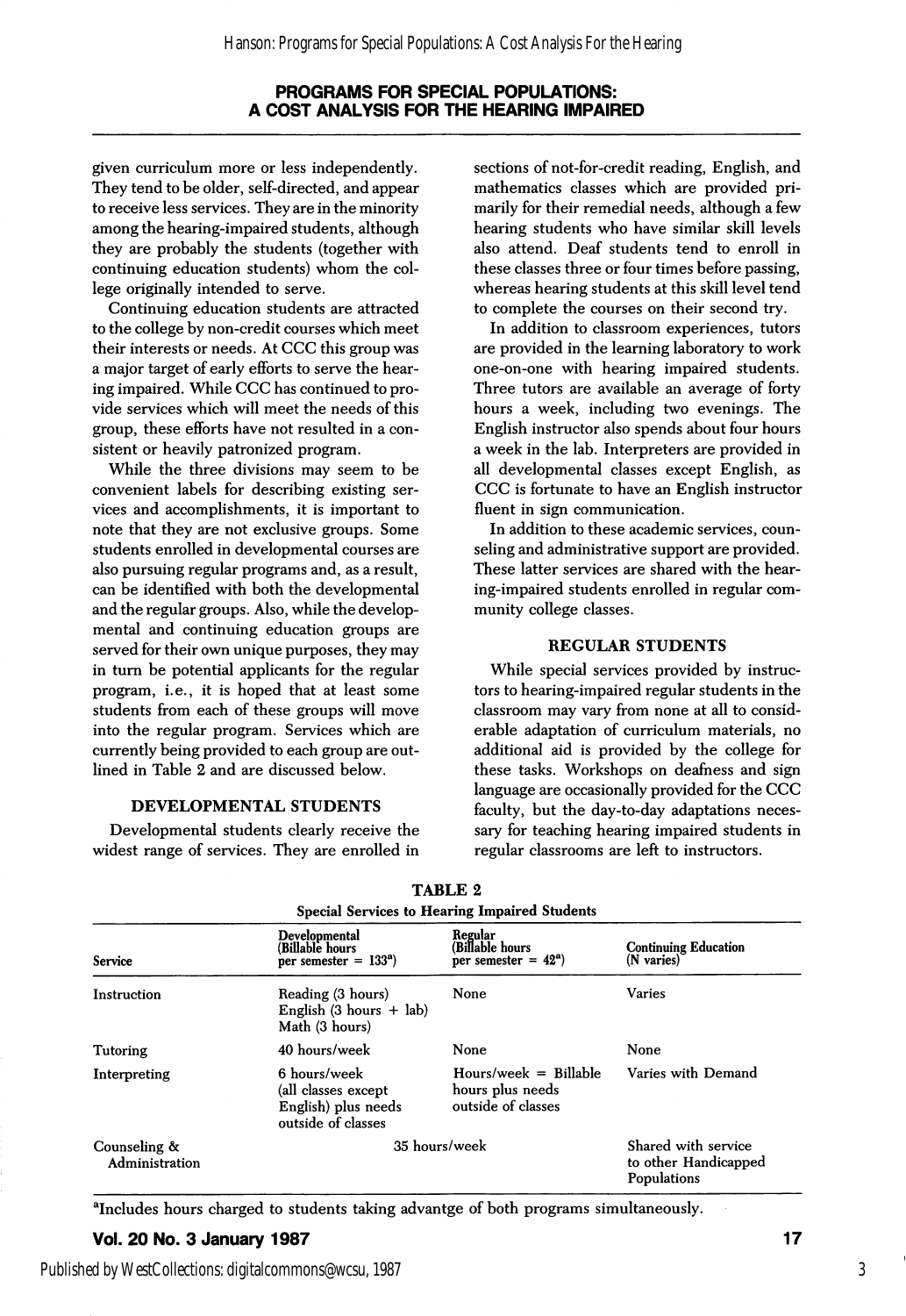Services, therefore, for regular hearing im paired students are limited to interpreters. As ail of these students are enrolled in different classes, one hour of interpreting per week is required for each hour for which a student is registered (billable hour). While counseling and administrative support (including interpreter scheduling) are services available to regular as well as developmental students, since some reg ular students attend classes only in the evening, their use of counseling may be less than that of developmental students.

#### CONTINUING EDUCATION STUDENTS

While the services listed under Continuing Education Students in Table 1 are available to the deaf community, it is not clear how often they have actually been provided. For example, interpreters are available for any continuing education class with at least three (in vocational classes) to five (in non-vocational classes) deaf individuals. In reality, however, even though the minimum requirements are said to be more flexible than they appear, interpreters have sel dom been provided for regular continuing edu cation courses.

Similarly, there were several courses de signed specifically for hearing impaired stu dents in 1978; information is not available on the success of those courses. Of more recent courses offered specifically to the deaf commu nity, one (in language enrichment) was allowed to run with twelve enrollees in the Summer of 1980 although the minimum for continuing edu cation courses is usually 15. This course was offered again in 1981 along with a math enrich ment course specifically for deaf adults, but the small number of registrants precluded actually holding the class. A course for hearing impaired women offered in the Spring of 1981, which was limited to 12, did not enroll enough stu dents to run.

Communication and transportation problems are cited as limitations to participation of hear ing impaired learners in community education programs at CCC. A network which is still very dependent on a few dedicated individuals has gradually been built up which insures that an nouncements will be made available to two pub lications in the deaf community and to Catholic Charities. A telecommunication device for the deaf is now located in the community service office and it is well-used by individuals seeking information about CCC.

However, the complexity of public transpor tation serving the campus seems to be a prob lem which may be beyond the control of the CCC. It is not known how severely this has impeded the participation of deaf individuals in community services programs and it is not clear how seriously the college would consider offering courses off-campus in locations more convenient for the deaf community.

The actual development of programs for the deaf community has been highly dependent on the interest of a few specific staff members. A coordinator of continuing education services for special populations may be a solution to the fluctuating institutional commitment resulting from the idiosyncrasies of staff interests. Some one who is serving all special populations does not always have the needs of individual popula tions in mind.

#### ASSIGNING COSTS

For the community or junior college con templating an increase in services to the deal community, more information than services provided is needed. Some estimate of local and unit cost should be provided so that admini strators may judge the feasibility of implement ing such a program whether it be through local funds or grant monies. The earlier discussion of the programs and Table 2 show that personnel constitute the leading costs in a program of this type. Table 3 itemizes the costs of personnel components of regular and developmental pro grams for hearing impaired populations. These cost estimates are based on the level of services and the amount of participation at CCC al though the costs assigned are calculated from standard costs for these services nationwide ("Faculty Salaries," 1981; U.S. Department of Labor, 1980).

The costs reflect those expenses which are above and beyond those accrued for the educa tion of regular, non-handicapped students. For example, for regular hearing-impaired students there are no instructional costs above those of non-handicapped enrollees. However, develop mental students are in courses designed speci fically for them. One or two hearing students who need instruction in the skill might also enroll, but the courses would not be available in the current form except for the needs of the hearing impaired students. Thus, instructional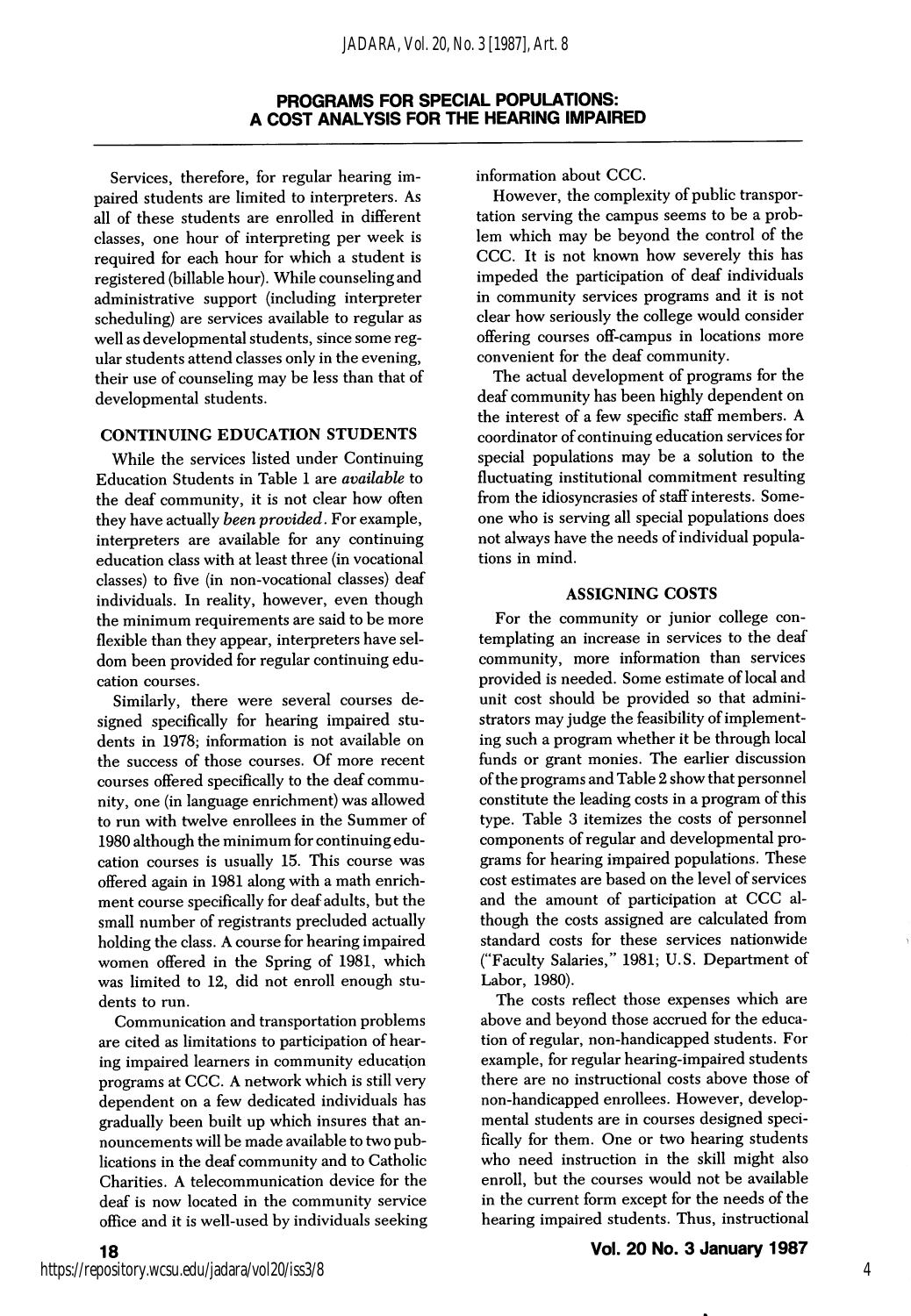| Service                                      | <b>Developmental</b><br>(133 billable hours/semester)                                  | Regular<br>(42 billable hours/semester) | <b>Both</b>          |
|----------------------------------------------|----------------------------------------------------------------------------------------|-----------------------------------------|----------------------|
| Instruction                                  | $$15,473^b$<br>$(3$ instructors $(2)$ <sup>1</sup> / <sub>5</sub> time)                |                                         | \$15,473             |
| Tutoring                                     | \$9,178<br>(1 instructor $@$ $\frac{1}{5}$ time +<br>40 hours @ \$3.35<br>minimum wage |                                         | \$9,178              |
| Interpreting                                 | \$1,620<br>$@$ /hour                                                                   | \$11,340<br>@/hour                      | \$12,960             |
| Counseling &<br>Administration<br>TOTAL COST | $$14,302^{\circ}$<br>\$40,302                                                          | $$6,603^{\circ}$$<br>\$17,943           | \$20,634<br>\$58,245 |
| UNIT COST<br>(per billable hour)             | 152<br>\$                                                                              | \$<br>214                               | 166<br>\$            |

#### TABLE 2

<sup>a</sup>Assuming two fifteen-week semesters.

"Based on the median annual salary for all ranks of faculty at 2-year public post-secondary institutions (\$21,490) plus 20% fringe benefits. From "Faculty salaries for 1981-82," The Chronicle of Higher Education, November 11, 1981, p. 12.

^Based on 95% of the median annual salary for college counselors, 1978 (\$18,100) plus 20% fringe benefits. U.S. Department of Labor, Bureau of Labor Statistics. Occupational Outlook Handbook, 1980-81 edition.

costs for developmental deaf students cover three special courses in reading, English, and mathematics offered by instructors from the re spective departments. Since a faculty course load at CCC is 15 hours per week, these offer ings reflect one-fifth of each of the three faculty member's assignments.

Tutoring is not only *available* to developmental hearing-impaired students, it is required that they sign up for one hour of learning labo ratory credit. Thus, tutors who can communi cate by signing are provided at minimum wage according to need. The number of hours pro vided varies from one semester to the next be tween thirty and fifty. Forty hours is the level of service indicated in the table. Additionally, one instructor spends three hours per week with students in the lab in addition to her reg ular class. This time reflects another one-fifth of her teaching load. Regular hearing-impaired students do not need to make use of the labora tory services.

Interpreting is the area of service which most readily comes to mind when institutions decide to serve the deaf student. While by far the best method of communicating with those deaf per sons who know and communicate by means of sign is to sign and speak simultaneously, few

community college faculty members are fluent enough with their hands to conduct classes using sign. Thus, interpreting is a service which is needed by both developmental and regular hearing-impaired students. Six hours of inter preting per week are needed for instructors in the developmental program. On the other hand, regular deaf students must have an in terpreter for every course in which they are enrolled. Currently no two of them are enrolled in the same course, so their needs must be met by 42 hours of interpreting services per week. Interpreters may be hired for between eight and nine dollars per hour; in the table they are priced at nine dollars an hour.

The program for hearing-impaired students is administered by a counselor at CCC so coun seling and administration are considered as one item in Table 3. Ninety-five percent of her time is designated to be devoted to the program for the hearing-impaired so the cost of 95% of a counselor's salary is divided between the de velopmental and regular programs proportion ally to the number of students enrolled in each.

Total direct personnel costs for a program such as the one at Catonsville are found to be over \$50,000, with the developmental program

Vol. 20 No. 3 January 1987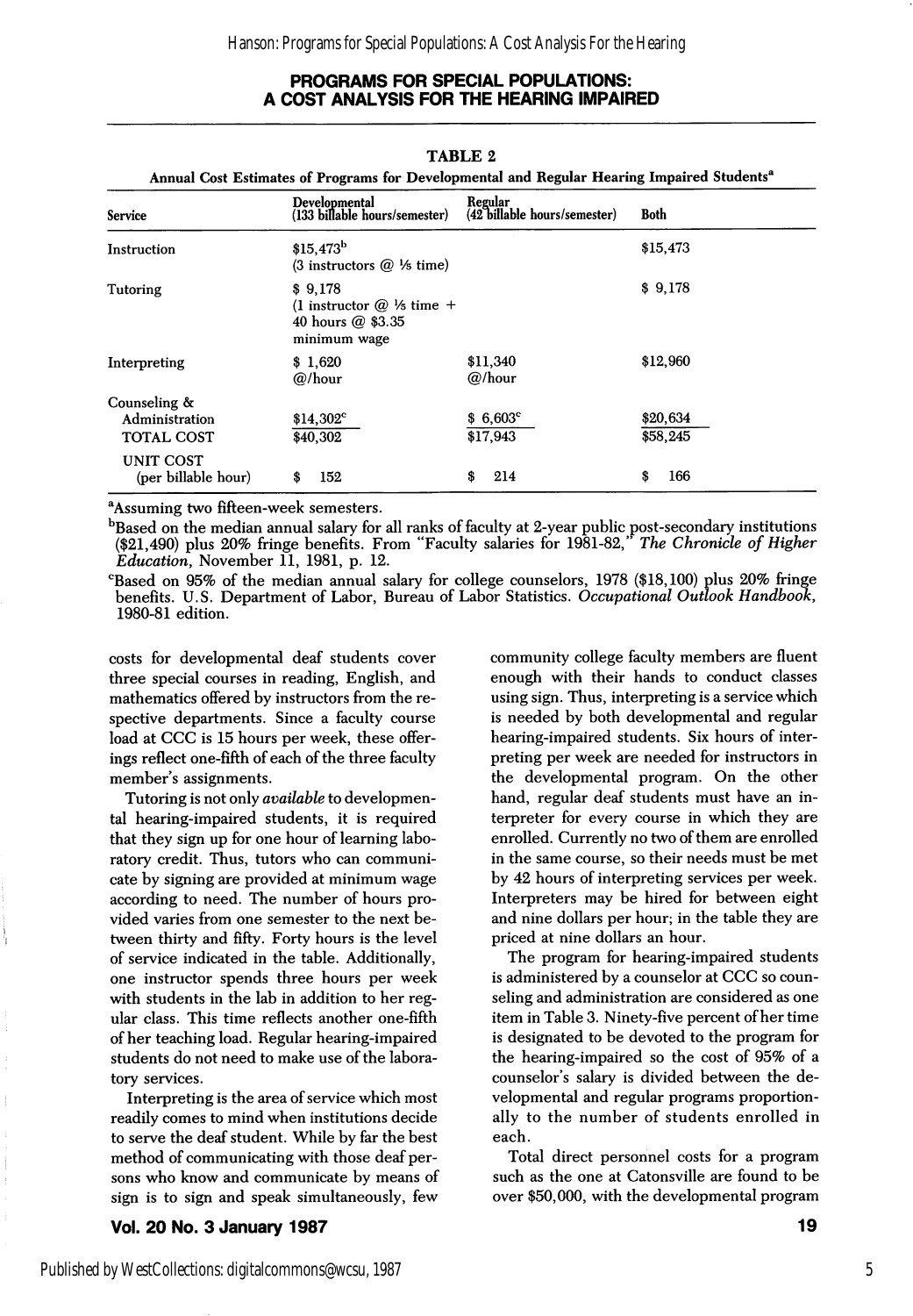costing twice as much as the regular one. This imbalance could be predicted both because of the larger number of developmental students and the greater number of expensive services which they receive. An important point can be noted, however, by looking at the unit cost per billable hour for developmental as opposed to regular students. The developmental students turn out to be considerably less costly. This occurs despite the unusually heavy (and un billed) cost of a faculty member in the learning laboratory. (The students, enrolled for one hour, are getting three hours of instructor time.) Of course, this more reasonable unit cost is dependent on a sufficient enrollment of de velopmental students.

To summarize, services provided to develop mental hearing impaired students tend to be less costly (in terms of personnel time) per in dividual than those provided to regular hearing impaired students. These economies of scale do, of course, have a limit. For example, tutors report that services are utilized almost 100% of the time with the current number of students and students are sometimes forced to wait their turn. Thus, higher enrollments of students would probably require more tutors, all other things being equal.

On the other hand, these economies of scale point out another factor in the development of the current program: For each unique kind of service needed by an incoming hearingimpaired student, an additional investment is necessary to develop services to meet that need. CCC must decide whether offering a service is feasible, given current objectives and future demands. An example of this dilemma has oc curred with the arrival of a hearing-impaired Latin American student. His need to leam En glish as a third language cannot adequately be met by either the developmental classes for hearing-impaired Americans or the English as a second langauge (ESL) classes. Does CCC see the unique type of service needed by this student as one that they wish to develop and which will be needed by other students in the future? This is a question which must be ad dressed whenever a unique need is identified.

The unstable status of the continuing educa tion program for the deaf community does not permit detailed analysis of costs. Persons in terested in furthering the goals of that kind of program for hearing impaired persons would do

well to see that records of requests and enrollment are carefully kept and analyzed periodi cally. This would serve to aid informed admini strative decision-making.

## IMPLICATIONS FOR SPECIAL NEEDS PROGRAMS

Important information for planning can be gleaned from the experiences of other institu tions in developing special programs. This dis cussion has focused on provision of programs for one group with special needs - the hearing impaired population. It presented partial cost information on one configuration of services.

The ingredients method is recommended for identifying the costs of a program (Levin, 1975). In this article, only the leading ingredient, per sonnel costs, was analyzed. Other ingredients in any special program would include facilities, equipment, and indirect administrative costs. Facilities and administrative overhead would probably be no different for the deaf students than for other students. Unless the facilities are very old, they would probably include classes with good lighting and moveable furniture so that good visibility can be maintained between student and teacher, student and interpreter, and student and student.

Equipment, however, is a cost which should be taken into consideration for hearing impaired students. At least one telecommunications de vice for the deaf is essential and audiovisual equipment is useful as a teaching aid. Purchases might include videotape players and video tapes, captioned films and slide presentations, and dictionaries of technical terms in sign.

Further attention on the cost side should also be given to services which go beyond the basic ones outlined in this analysis. For example, at CCC opportunities for socializing through a deaf social club and interpreted drama produc tions are provided. These activities are vital to a special group and need to be considered if enrollment is to be maintained. Also, interpret ers are often needed on short notice between deaf students and the rest of the community. CCC currently relies on the good graces of hear ing students who can sign for these spontaneous needs. Likewise, notetakers in classes which are necessary to supplement interpreters are found among the ranks of hearing students who volunteer.

On the enrollment side of the picture, since